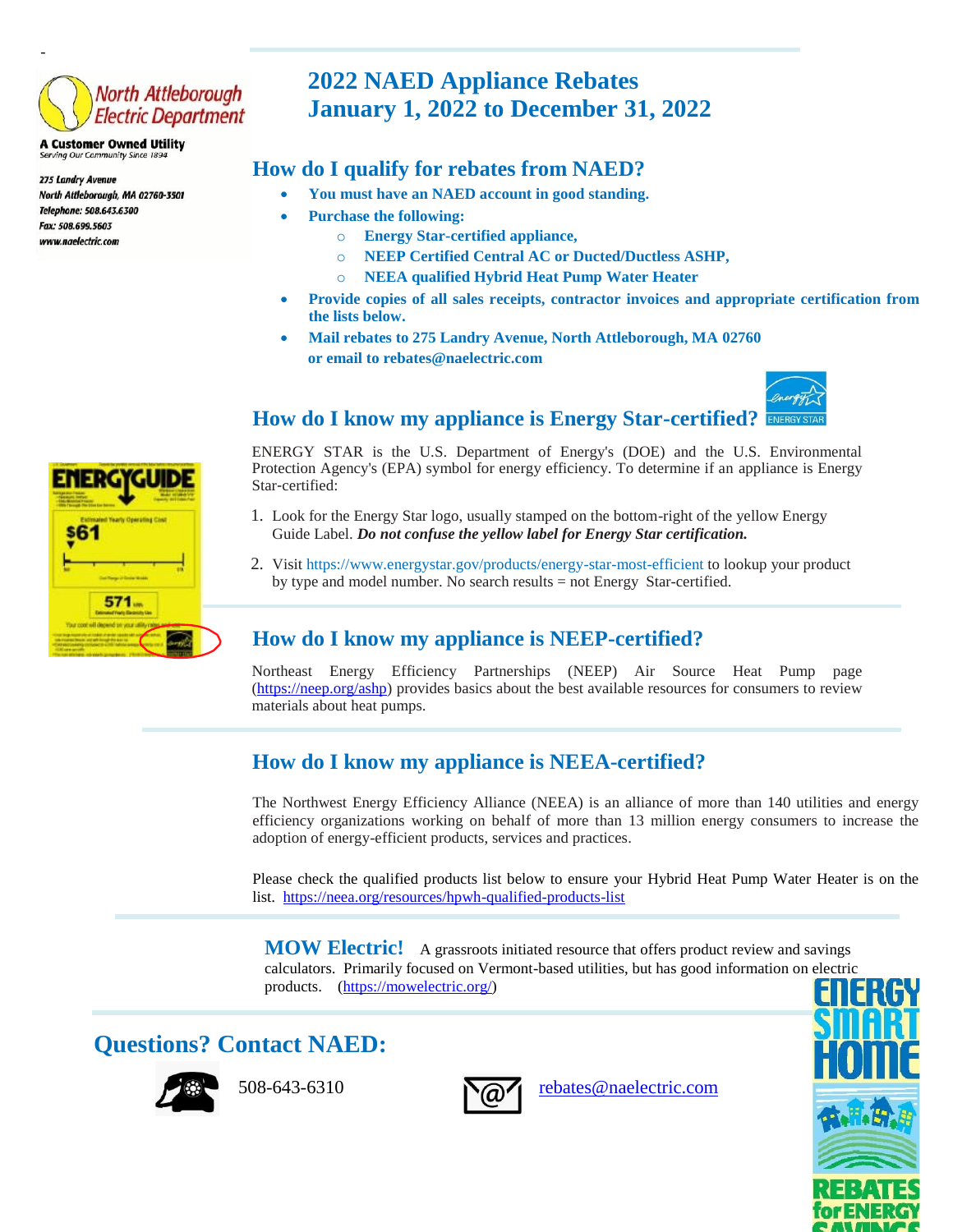### **2022 NAED Appliance Rebates January 1, 2022 to December 31, 2022**

| Name                              | Date   |
|-----------------------------------|--------|
| Address (Include town & zip code) |        |
| Email:                            | Phone: |
| NAED Account #                    |        |

*Don't forget your account # and full address!*

| <b>Type of Appliance</b>                                        | Date of<br><b>Purchase</b> | <b>Brand/Model #</b> | <b>Rebate Amount</b><br>(Max Rebate is \$400 per year) |  |  |
|-----------------------------------------------------------------|----------------------------|----------------------|--------------------------------------------------------|--|--|
| Dehumidifier                                                    |                            |                      | \$25                                                   |  |  |
| <b>Clothes Washer</b>                                           |                            |                      | \$50                                                   |  |  |
| <b>Clothes Dryer</b>                                            |                            |                      | \$50                                                   |  |  |
| Smart/Wi-fi Thermostat                                          |                            |                      | \$50                                                   |  |  |
| Refrigerator, disposal of old fridge req'd                      |                            |                      | \$75                                                   |  |  |
| <b>Rechargeable Battery</b><br><b>String Trimmer and Edgers</b> |                            |                      | \$25                                                   |  |  |
| <b>Rechargeable Battery</b><br><b>Leaf Blowers</b>              |                            |                      | \$30                                                   |  |  |
| <b>Rechargeable Battery</b><br><b>Hedge Trimmers</b>            |                            |                      | \$40                                                   |  |  |
| <b>Rechargeable Battery</b><br><b>Chain and Pole Saws</b>       |                            |                      | \$40                                                   |  |  |
| <b>Rechargeable Battery</b><br>Push and Walk-behind Lawn Mower  |                            |                      | \$100                                                  |  |  |
| Electric Vehicle - Level 2 charger                              |                            |                      | \$250                                                  |  |  |

#### **Total Maximum Rebate is \$400 per year/per customer**

#### **By Signing below you acknowledge that:**

-

- You have purchased the appliance described above for installation at the service location indicated. You understand that NAED or its designated representative reserves the right to inspect or otherwise verify installation of the appliance.
- NAED reserves the right to change any portion of this program at any time without notice.
- Rebates \$500 or less will be applied directly to the active customer account as a credit. For rebates of more than \$500, the customer will receive a check. (Allow 6-8 weeks for check processing)

| $\sim$<br>Atonature :<br>້ |  | Date: |  |
|----------------------------|--|-------|--|
|----------------------------|--|-------|--|

#### **FOR OFFICE USE ONLY: (Received, Approved, Processed dates)**